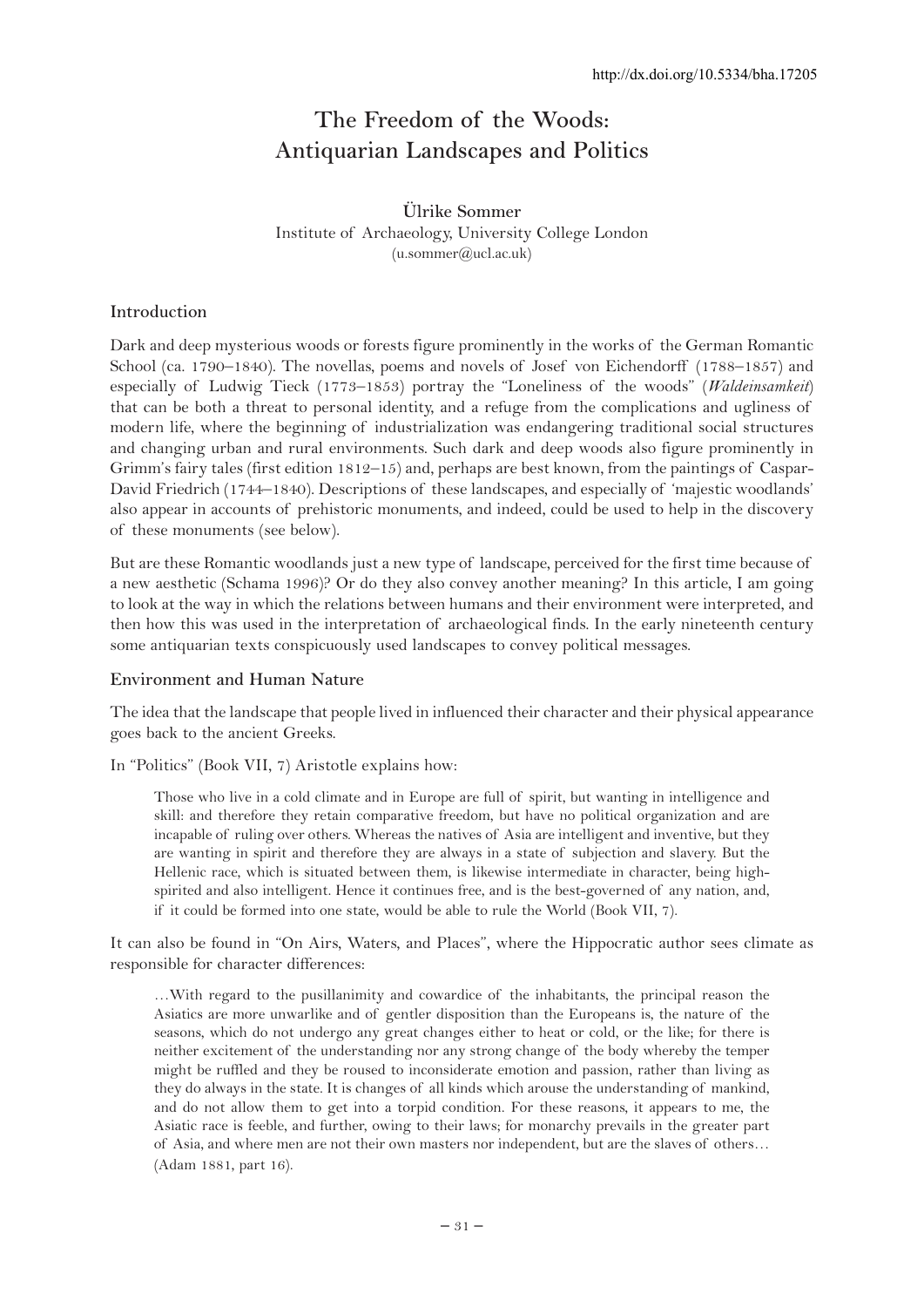The author believed that acquired traits could be inherited, as is shown by his account of the macrocephali (Adam 1881, part 14). They deformed the head of newborns with the help of bandages in order to achieve an elongated shape, but "in the course of time" this became congenital:

If, then, children with bald heads are born to parents with bald heads; and children with blue eyes to parents who have blue eyes; and if the children of parents having distorted eyes squint also for the most part; and if the same may be said of other forms of the body, what is to prevent it from happening that a child with a long head should be produced by a parent having a long head?

A number of philosophers took the idea that 'national character' can be determined by environment further during the Enlightenment. Machiavelli (Discourses III, 43) claimed "…that men who are born in the same country display throughout the ages much the same characteristics", and went on to describe how contemporary French people were as unreliable and treacherous as their ancestors the ancient Gauls, he thought this was mainly caused by education. It was the French humanist, lecturer and lawyer Jean Bodin (1529/30–1596) who re-introduced the idea of environmental determinism. In *Methodus ad facilem historiarum cognitionem* (The Method for the Easy Comprehension of History) in 1566, Bodin explained how national character was determined by climate and the soil conditions. In chapter five he described the eternal polarity in Europe, between weak southerners and doughty or robust northerners.

Bodin's *Les six livres de la République* (Six Books of the Commonwealth) were published in 1576. In the section about the French wars of religion, Bodin described different forms of government, looking for a universal system of society and its development. In chapter five he examined the possibility and consequences of the universal adoption of the same system of government and launched into a lengthy discussion of the influence of the environment on human nature. For Bodin the main factor was latitude, followed by differences between east and west, but there is also a "…difference between those who inhabit mountainous country, and those who live on flat plains, or in marshy districts, or who are exposed to perpetual strong wind." (Tooley 1955: 146).

Soil fertility also played a role. People in the north were stronger and more vigorous, cruel and chaste, but less intelligent than those living in the south:

…People inhabiting the northern latitudes have a more vehement internal heat than those living in southern latitudes. This internal heat gives them much greater strength and natural vigor than the rest. The coldness of the climate, by conserving their natural heat, gives them a greater appetite, and they eat and drink more than others. In consequence when armies drawn from the more southerly regions invade the frigid zone, they become more vigorous and bold (ibid. 147).

While southerners excelled at occult sciences, philosophy and mathematics, "…political sciences, law, jurisprudence, rhetoric, and logic originated among the people of the middle regions…" (Ibid. 148). Bodin concluded that all in all, people from the middle regions, that is, from Greece to France, have the best characteristics, demonstrating some kind of golden middle between northern and southern extremes. These traits related to Hippocrates' and Galen's theories about bodily humors: that southerners were ruled by melancholy (black choler), while those near the poles are phlegmatic, and the people in the middle were more sanguine. This even influenced skin colour, as black skin indicated melancholy and yellow skin a choleric temperament (ibid. 150).

As a consequence, there were also differences in the nature of government. Southerners were more apt to put up with tyrants, while people in the middle regions were ruled by the law: "…for northern races, or those who live in mountainous regions, are proud and warlike, relying on their physical prowess, and so they prefer popular states, or at any rate elective monarchies, and will not endure to be ruled by pretentious boasters…" (ibid. 155).

A century later it was Charles Secondat, Baron de Montesquieu (1689–1755), who took up this idea of environmental determinism. In his *magnum opus*, "The Spirit of the Laws", Montesquieu believed in the same interpretation on the action of the climate as Bodin, although his interpretation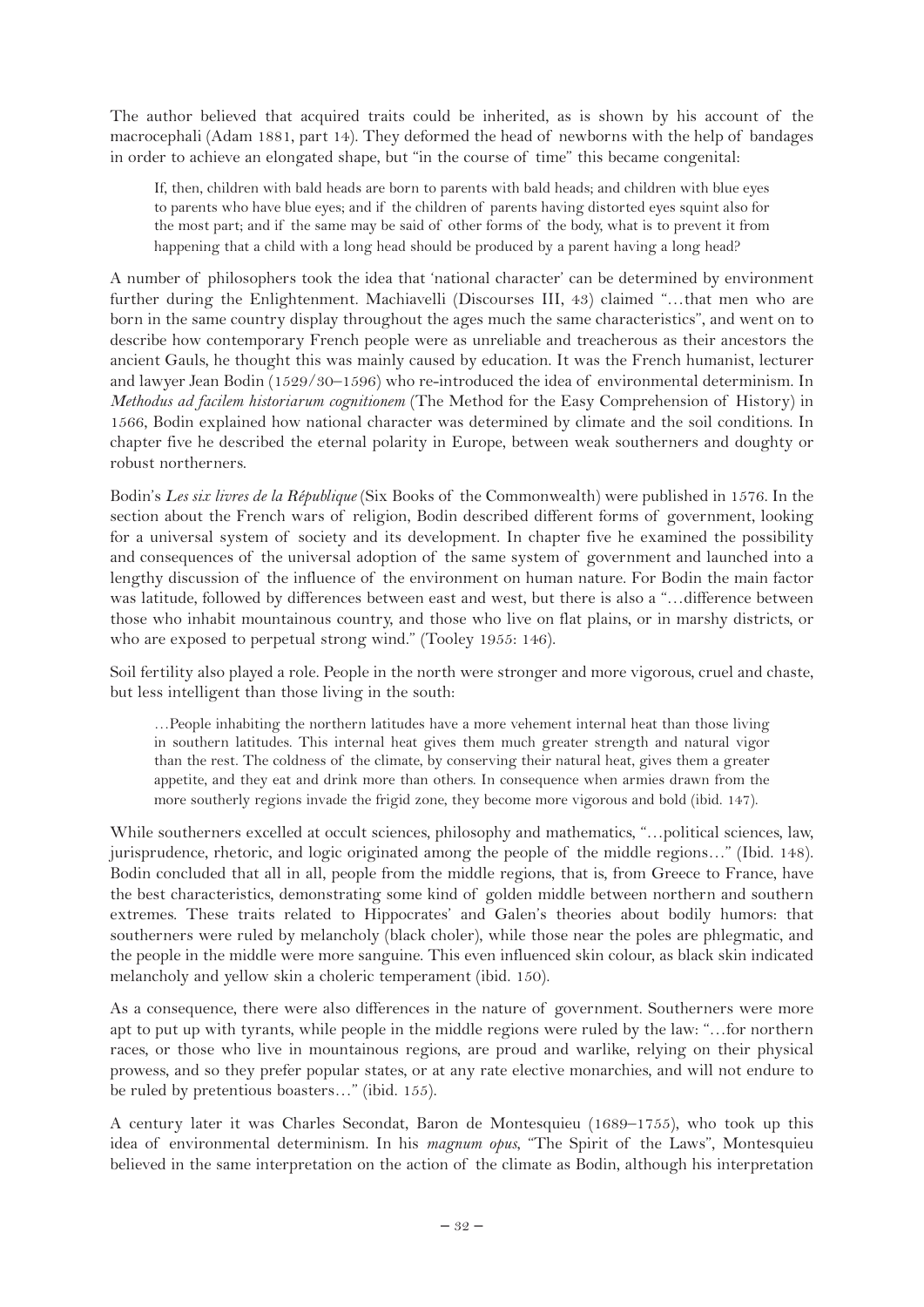was based on scientific observations, such as the effects of cold on the papillae of a sheep's tongue under a microscope (Nugent 1949: 223). He similarly concluded that a cold climate, encourages the characteristic of courage and self-assurance, which in turn leads to the development of a number of other virtues such as frankness, trust and a reduced zest for revenge. In general Montesquieu regarded the south more negatively than Bodin. For Montesquieu southern people were timorous, had a high sensibility for pleasure and low morals, leading to a penchant for crime. He did not share Bodin's belief that temperate climates resulted in temperate people, in his opinion they created inconsistent manners, vices and virtues, as the climate did not influence character strongly enough. The size of a country also played a role. The large wide plains of Asia gave rise to despotic powers and servile spirits, while the moderately sized European plains fostered a "genius for liberty" (ibid. 269).

In contrast to Bodin and Montesquieu, the German philosopher Johann Gottfried Herder (1744– 1803) was interested in the fundamental principles of universal history and not just in systems of government. His *Ideen zur Philosophie der Geschichte der Menschheit* (Ideas on the Philosophy of a History of Mankind) 1784–1791, followed the development of the cosmos and of mankind, from the most remote past until the present day. Herder claimed that mankind was shaped by environment, to which they had adapted over long periods of time (Book 8). Environment not only determined body shapes and skin colour, but also temperaments and economies. Herder did not define a hierarchy of different nations, but tried to show how wonderfully every nation was adapted to its specific environment, and that the people of the past had the same potential for happiness as people of present day (Schmidt 1995: 224): "…every human being is predestined for happiness, and this is the reason why nature has formed men in this plethora of diverse forms" (ibid).

He also believed that mankind in general was predetermined to be free, and was potentially the master of their own fate. All men without exception contained the divine spark: "the cannibals in New Zealand… and Newton are creatures of the same species" (Schmidt 1995: 120). It was that culture allowed mankind to overcome the restrictions of climate, but it still determined his character, and a sudden change of abode was normally detrimental (Schmidt 1995: 193–196). Herder characterizes different peoples of the earth and then presents a detailed study of their historical development, which also influenced their national character.

## **Landscapes of Domination**

As the American Geographer Gearóid Ó Tuathail has emphasized, neither the perception nor portrayal of a landscape, or its subsequent scientific description, are neutral. To describe, for example, the landscape of sixteenth century Ireland, and its wild woods and untamed nature, was not only to define it from a certain perspective, to put it into a definite context, but also to suggest or even to demand or justify certain actions, in this case, its conquest, assimilation and transformation into a more civilized, and in this case English, mould or shape. Because:

…Geography is about power. Although often assumed to be innocent, the geography of the world is not a product of nature but a product of histories of struggle between competing authorities over the power to organize, occupy, and administer space (Ó Tuathail 1996: 1).

Medieval geography was linear, defined by itineraries (Sting 1991) and organized by religious hierarchies and interrelations. Rule and territories were defined and determined by genealogy and law. Space, as a category, was only introduced during the period of late royal absolutism, when the imposition of spatial order or the territorialization of space, became a technique of government control (Ó Tuathail 1996: 7).

This attempt at political and territorial control was not confined to geographical knowledge. Statistics, inventories and knowledge about population, economy and administration were the foundations of absolutist rule. History and folklore were part of this new governmental knowledge. The first university chair of history to be established in Saxony was held by Carl Heinrich Ludwig Pölitz (1772–1838) who was at the same time also the professor of statistics.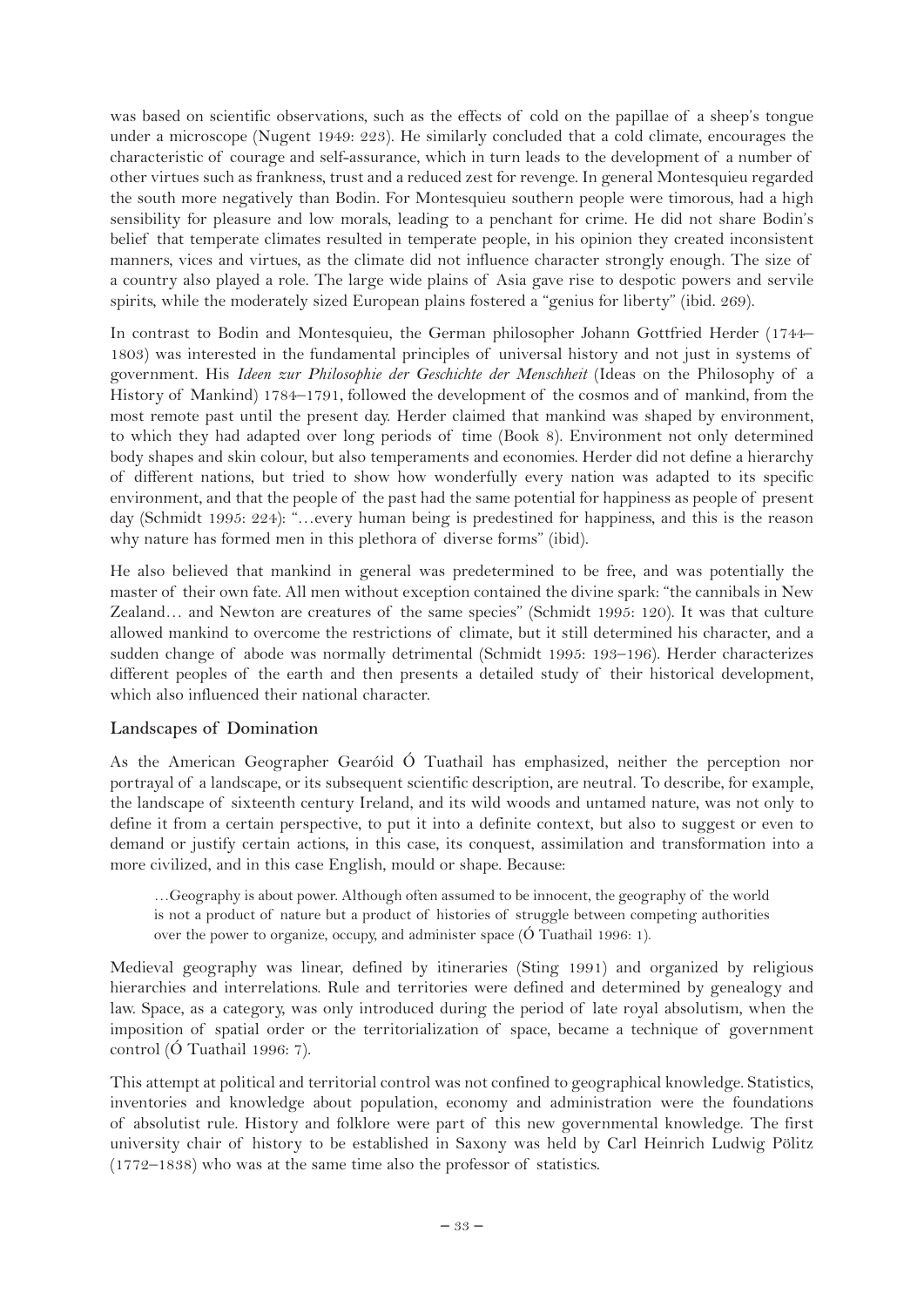

**Figure 1.** Postsäule in Bad Gottleuba. Source: de:wikipedia, Bild: Bad Gottleuba Postmeilensäule (5) 2006-03-24.jpg.

This appropriation of landscape and history, and of what was later to be called folklore also met with some resistance. In 1715, August the Strong, Elector of Saxony and King of Poland (1670– 1733) ordered the vicar Adam Friedrich Zürner to produce a map of the Electorate of Saxony (*Atlas Augusteus*) for his private use, and also a chart for the Royal Mail (*Neue Chursächsische Post Charte*) to be displayed and sold in all coach-stations. The information for these maps was collected through the replies from questionnaires sent to all shire-administrators (*Amtsleute*) and comprised not only population statistics and economic details, but also local customs, regional costumes and folklore (Heise 1998). The resulting maps presented a unified state that did as such, not exist. It homogenized the territory of Saxony, ignoring political and administrative differences. Most of the local administrators had not completed questionnaires, and nor did they erect the magnificent pillars designed to serve both as milestones and prominent displays of the coat of arms of the elector (see Figure 1). When August died in 1733, only two thirds of these had been built, and by 1748 more than half of these had already fallen down or been damaged. "Zürner's geographical investigations stood at the centre of what was quite literally a struggle between the sovereign and his subjects about who presided over the knowledge of the realm" (Heise 1998: 299).

## **National Landscapes**

Landscapes are a crucial element of the construction of identity, be it local, regional or national identity (Wodak et al. 1998). A British poster from the period of the Second World War by Frank Newbold shows a view of the South Downs, complete with sheep, shepherd and a farm in the fertile meadow. Its caption reads: "Your Britain, Fight For It Now!" In this context, this is a rare example of a specific landscape.

Normally national landscapes are depressingly stereotyped. They either tend to portray the idyllic: the classic *locus amoenus* with gamboling lambs, murmuring brooks and soft green hills; or the sublime: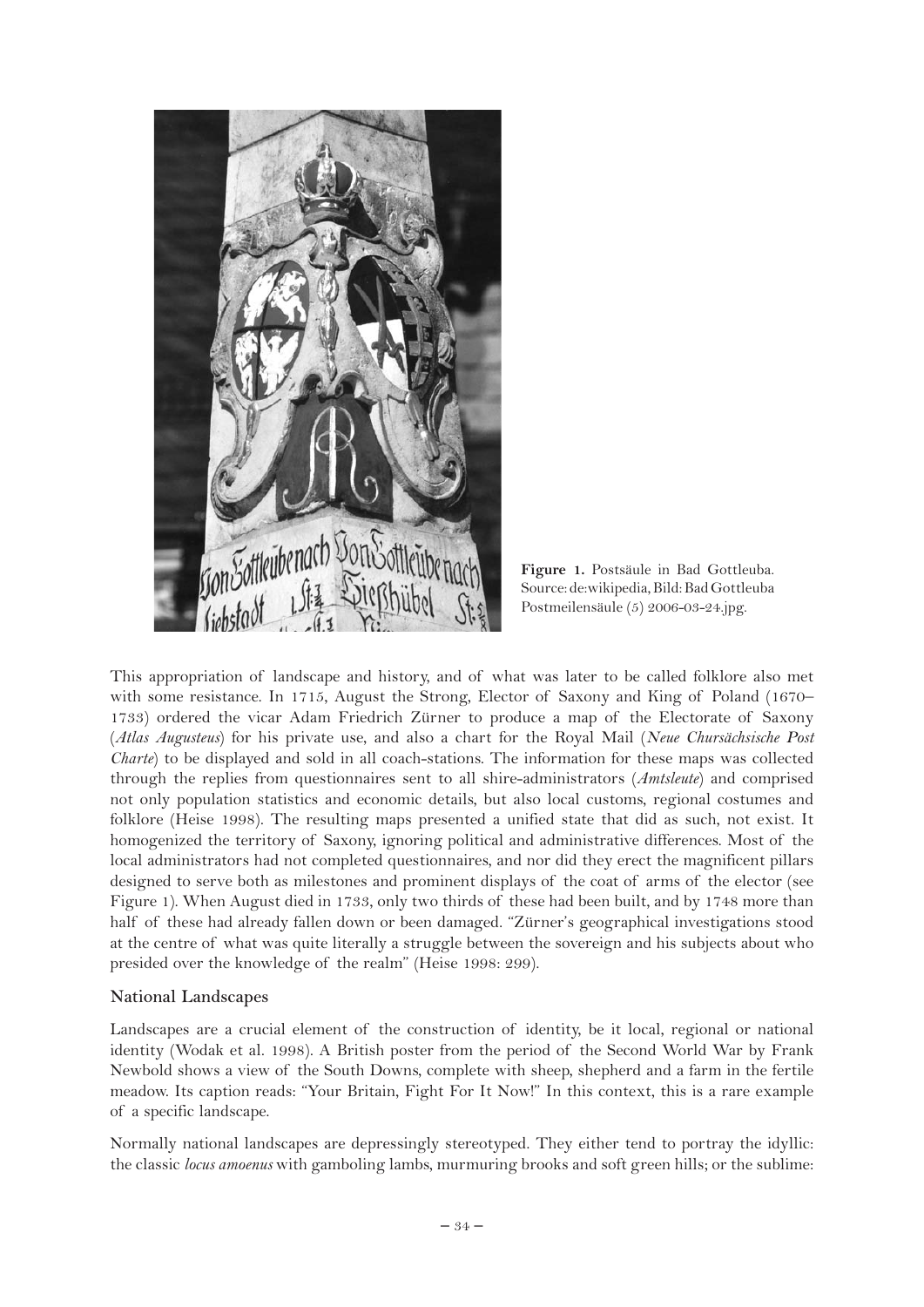with rugged mountains, tempestuous sea and deep gorges (Schama 1996). They are kept vague, so everybody can fill them with their own specific memories and images. "Landscape shares with the Royal Family, Motherhood and History a sanctity and an encapsulated charm which many, perhaps most, people do not wish to penetrate" (Goodey 1986: 86). Certain symbols of nature and landscape are identified almost automatically, even by city dwellers that rarely get to enjoy sweet meadows and bubbling brooks. In fact they may even be the ones who see them as landscapes, not as task-scapes or landscapes filled with working people as props, not the location of constant backbreaking labour.

How then, are specific landscapes connected to identity, be it national, regional or local? A branch of landscape psychology tries to convince us that we really enjoy and connect with landscapes similar to our "ancestral" African Savannahs (Orians and Heerwagen 1992). However, the majority of landscape stereotypes originate in the nineteenth century, from images and descriptions such as those of Britain popularized by Constable or Wordsworth (Johnson 2007: 18–33). Often, descriptions of landscapes by Classical authors were adapted in the course of inventing a national identity. German national identity relied on a single Latin text, Tacitus' *'De origine et situ Germanorum'* (Germania), rediscovered ca. 1425 (Schnapp 1979). While Aeneas Silvio Piccolomini (*De ritu, situ, moribus et conditione Germaniae descriptio*, 1458) used the description of horrible deep and dark woods, disgusting swamps, and the crude customs of inhabitants to demonstrate the beneficial influence of (Catholic) religion on the present day inhabitants of Germany, these very features eventually became a source of national pride, from the time of Conrad Celtis (1459–1508) and Ulrich von Hutten (1488–1523) onwards (Münkler and Grünberger 1994; Thom 1995: 212–221; Benario 2004).

Barbarians turned into noble savages, and Tacitus' statement that nobody would settle in this inhospitable place voluntarily (Germania I, 1) gave way to a pride in the Germans as the "first people" of the nation, and to German autochthony. "Germanic wildwoods" became a source of national pride. Tacitus' description forms part of many historical and antiquarian treatises. Their description in the *Short History of the Electorate and Kingdom of Saxony* in 1836 by Carl Wilhelm Böttiger (1790–1862) is typical of this usage. In the first chapter, Böttiger depicts the "home of our old tribal ancestors", the Hermundurii in pre-Roman times, as comprising wildwoods on the mountains, swamps in the valleys, and untamed rivers and brooks. The only resources were wild fruits and roots, wild animals, geese, cattle and horses, some mineral wells and ores that outcropped near the surface. He goes on:

But the hardy German settles down with his family and his tribe, and the faithful animals that had been following him. With mace and bow he protects them against elk, wild cattle, bear and wolf. His first abode is a tent, then a semi-subterranean hut, and he is nourished and clothed by his cattle. Nearby, he begins to dig the swamp and soon enjoys a fenced-in meadow, and he multiplies his corn, grinding it to flour, he mixes it with water and honey, or boils bitter herbs and grain to an ale-like drink (1836, 1).

While Böttiger uses the wilderness "topos" (as in literary theme or formula) he emphasizes – in contrast to Tacitus – the cultivation of the land introduced by its first inhabitants' initiatives. This was a common subject in Saxony where numerous authors set out to prove that the "Old Germans" were not quite as uncouth as Tacitus' description implies. In the next paragraph, Böttiger describes the political system of the Hermunduri, mainly based on accounts by Tacitus, but again with the emphasis on historical development. With the growing number of inhabitants, Böttiger describes how the rivers are regulated and the first villages appear, which are then organized into shires. These are headed by counts who are elected according to their age, courage, experience and wealth, but who remain "free among the freeborn". Fights with neighbours create slaves (captives) and military leaders (dukes). Natural forces are adored as gods and receive bloody sacrifices in holy groves. Later on, the first priests appear.

Böttiger compares this original society with present day Saxony – intensively cultivated into the very last corner, filled with lush fields and forests, gardens and vineyards, tidy villages and towns, with regulated and navigable rivers, well constructed busy roads, orderly parishes (1836: 2) – and explains that it is history's task to describe and explain these changes (ibid. 3).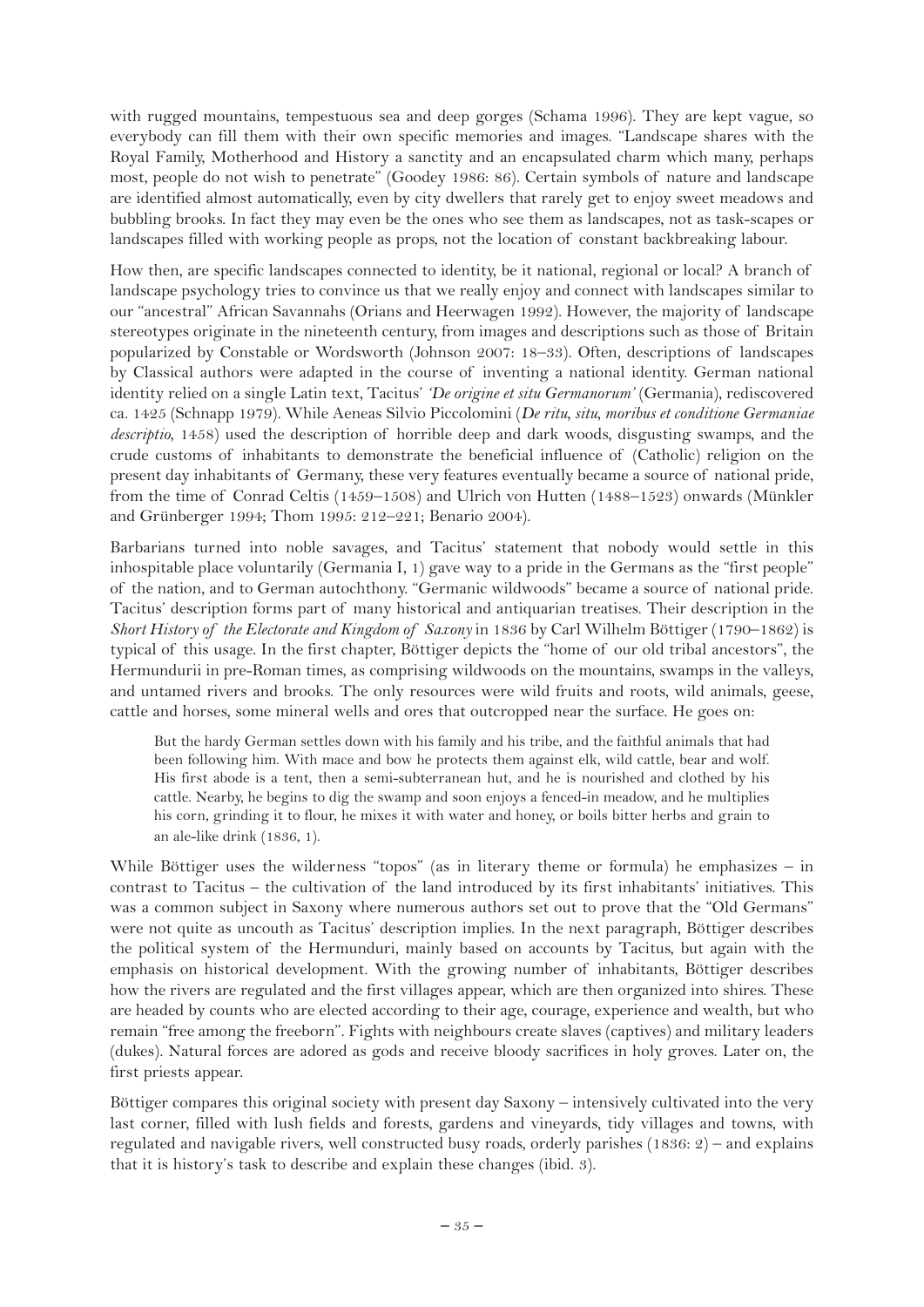## **Antiquarian Landscapes**

The Romantic era witnessed the discovery of landscape (Schama 1996). Nature changed from an inherent threat, from the place where dragons lived and which had to be contained and tamed, to a place of refuge for the human spirit and soul. In Germany, places that encapsulated 'wild' nature became especially important during the era of political oppression that followed Napoleon's defeat (*Vormärz*) and the political reorganization of Europe.

There was also a relationship between landscapes and archaeological finds, based on ideas about the nature of the landscape and notions of ritual continuity. Deep, dark and dense woodlands and inaccessible mountains were regarded as places of refuge for the original defeated population, and consequently could be expected to contain Celtic, Germanic and Slavonic remains (Preusker 1846: 20). Churches and chapels were assumed to be built on earlier pagan sanctuaries or fortifications: "… wherever Christian churches have been built on ditches, mountains, rock-outcrops, springs, roads or rivers or are connected to folktales of treasure, it is seldom wrong to look for ancient pagan sacrificial sites…" (Ibid. 18). Royal Forests (*Bannforste*) were seen as the remains of sacred groves (Ibid. 19). The antiquarian Benjamin Preusker expected folktales to be the result of their place of origin, even if there was a change of population (Ibid. 19). Thus for him, tales of dwarfs related to the remains of a previous population, and tales of cauldrons used for brewing ale reliably indicated sacrificial sites.

For some individuals of more highly developed sensibilities, the very atmosphere of the landscape could indicate the presence of prehistoric relics. In 1830, Friedrich Wilhelm Huscher, theological student, visited an area near Großhadersdorf, where Bavarian Councilor Regnitzsch had discovered pagan graves, but had never published them. Huscher gives a lengthy description of his itinerary in the style of Ludwig Tieck (almost three pages long), and his emotions when he approached the site:

…never have such feelings trembled in my breast, such foreboding, such thoughts borne my spirit over the clouds as were overwhelming my heart when I first perceived this lonely, unembellished barrow… (Huscher 1830: 6).

The "holy gravity" of the location imbued "each swaying stem of grass in the moss, even the flittering shadows with elated meaning".

Unfortunately, this early attempt at phenomenology was ruined by the fact that the pagan remains were the rather free-form reconstructions of the earlier excavator; and the runic inscription that was Huscher's main discovery had been composed by Regnitzsch to mark this reconstruction.

The nature of the landscape could also be used to ascribe ethnicity. Thus, the nomadic way of life of the Semnonii described by Strabo (Geographica VII, 1, 3) was evidence that all prehistoric finds were Slavonic, as the vagrant Germani had left no traces (Sommer 2000). It was commonly assumed that Germanic tribes lived in wooded mountainous regions, while the Slavs lived on the well-watered plains (Preusker 1841: 61), and thus archaeological finds were attributed accordingly (Sommer in print).

When the Hohenleuben antiquarian Johann Julius Schmidt (1829) discussed finds from the excavations of some barrows in Collis near Gera, he used the material of the finds, their location and the methods of burial in his arguments. The existence of an iron arrowhead argued against a German attribution, but then it might have got into the graves accidentally. Burial cremations were practiced by both Germans and Slavs, but as the barrows were located on the top of a hill, providing "a very extended and pleasing view", and it was well known that Germans preferred hills for their cemeteries (ibid. 28), Schmidt was left in no doubt that the site must indeed be Germanic.

## **Preusker's Views**

Karl Benjamin Preusker (1786–1851) was one of the best-known Saxon antiquarians of his time. He trained as bookseller and was an apprentice in Campe's Bookshop in Brunswick between 1809–11.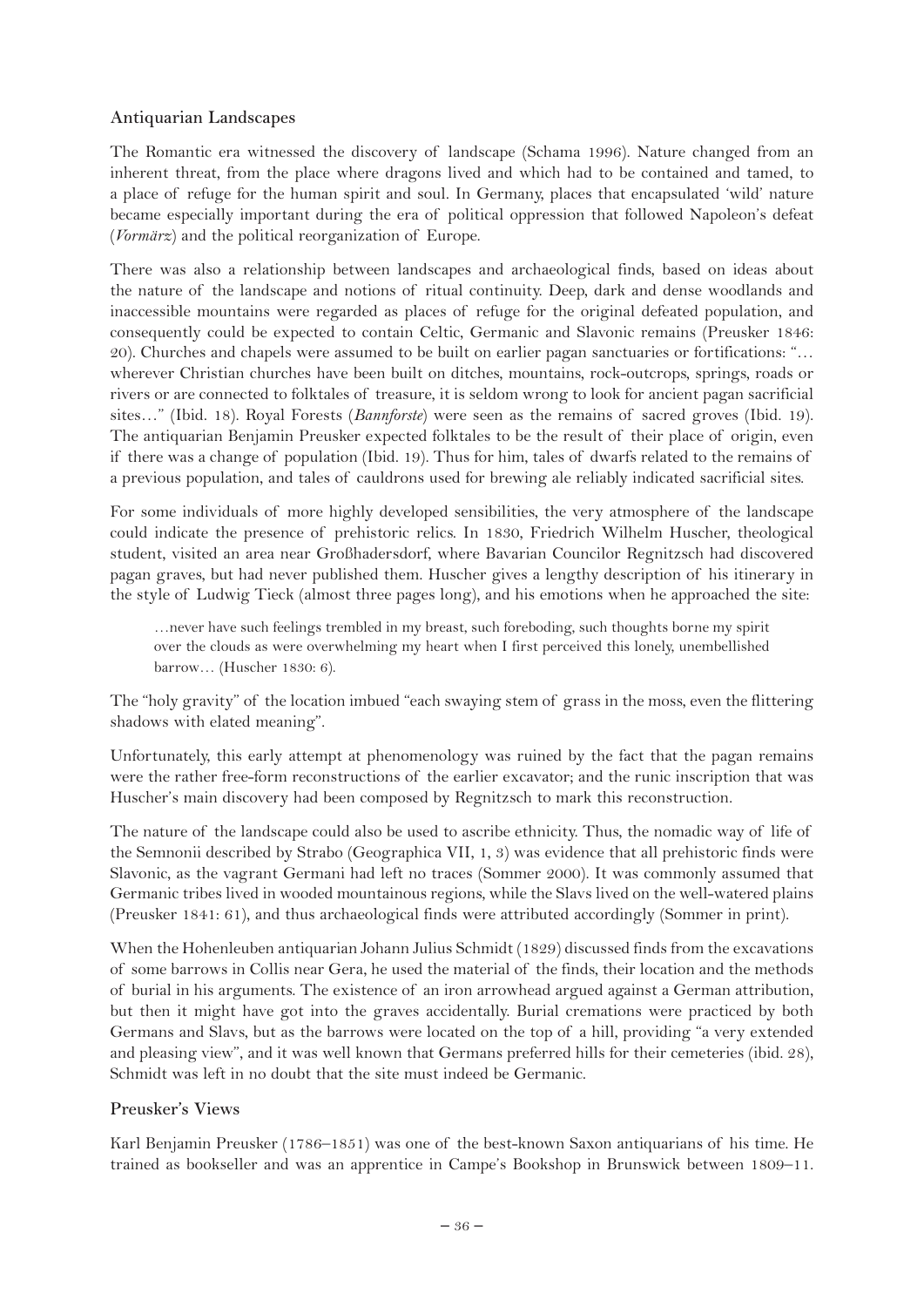He became a volunteer in the Saxon Army in 1811 during the Napoleonic wars, then worked as quartermaster until he left the army in 1824 to study at Leipzig University. In his later years, he was a Prussian bailiff (*Rentmeister*) in Großenhain.

He was interested in antiquarian studies, and also took a very active role in public education, founding, along with others, a primary school, a reading circle, a public library and a savings-society (Hohendorf 1986; Coblenz 1986).

His seminal work *Blicke in die vaterländische Vorzeit* (Glimpses into the Patriotic Past, 1841–46) was addressed both to his fellow antiquarians and to the general "educated" public, and was intended to raise interest in the remote past, and to provide alternatives areas for the recreational interest of those people who idly perused deleterious popular literature found in journals and novels.

The book starts with the simile of a mountain panorama. The recent past is clearly visible, actors in it, and the fine detail of the landscape can be made out. Further away, only general cycles can be discerned, such as sowing and harvest. The pagan period is hidden "as in a fine mist", where only the history of whole nations can be guessed at (1841: iii–iv).

The landscape is also of value in itself. Preusker invites his readers to stroll through their native fields and simply enjoy their ambience:

For even the poor can enjoy them and feel uplifted by the view of beautiful works of art and the romantic landscape, and gain renewed courage to face life when oppressed by mundane powers and oppressive want. In nature and art the immortal ideas of beauty and the sublime are realized (Preusker 1841: 209).

Preusker had been greatly influenced by Herder, but he developed Herder's ideas further:

In historical contemplations in relation to a country or its particular regions, it is extremely important to take into regard its natural conditions, as they are in various ways connected to the inhabitants who, in former times more than at present, lived with and in nature. It was nature they had to adapt to, and which heavily influenced their physical and spiritual character through the course of centuries (Preusker 1841: 58).

He goes on to describe how mountainous regions housed hardy hunters, while meadows and fertile hillsides encouraged pastoralism, and large lakes and rivers made for fishers and boatmen. The nature of the landscape, climate and topography even influenced the development of language and dialects (ibid. 60). The "spiritual and moral" traits of people were especially influenced by topography. Mountain-dwellers were merry and fiercely loved and defended liberty, which made them warlike. They were normally organized into small groups, as people are more difficult to vanquish and to unite under one leader than those in larger groups on the plains. "Fantasy even created gods and ghosts in the mountains that are different from those of the plains, of woody swamps, of the seacoast or of lonely islands" (ibid. 60).

Preusker saw the influence of the natural environment on human nature as a dynamic process. Immigrants would choose the districts most suitable to their established occupations and needs and then try to improve them by cultivation. "The history of the formation of a nation is thus closely related to the original properties and the gradual change of the natural environment…" (Ibid. 58), independent of modern political borders which were changed by the luck of war and by politics (Ibid. 59).

For Preusker, the antiquarian's task was to elucidate the history of this changing environment, from the original wildwoods, to the first cultivations, to show how wild animals were restricted to the dense woodlands, and finally crowded out, while other animals were domesticated. Slowly, trees would be cleared, swamps drained, rivers regulated or even shifted in their course, and the nature of the woodlands changed. Even the climate got milder, which was not, as Preusker remarks, wholly advantageous for human nature (Ibid. 59).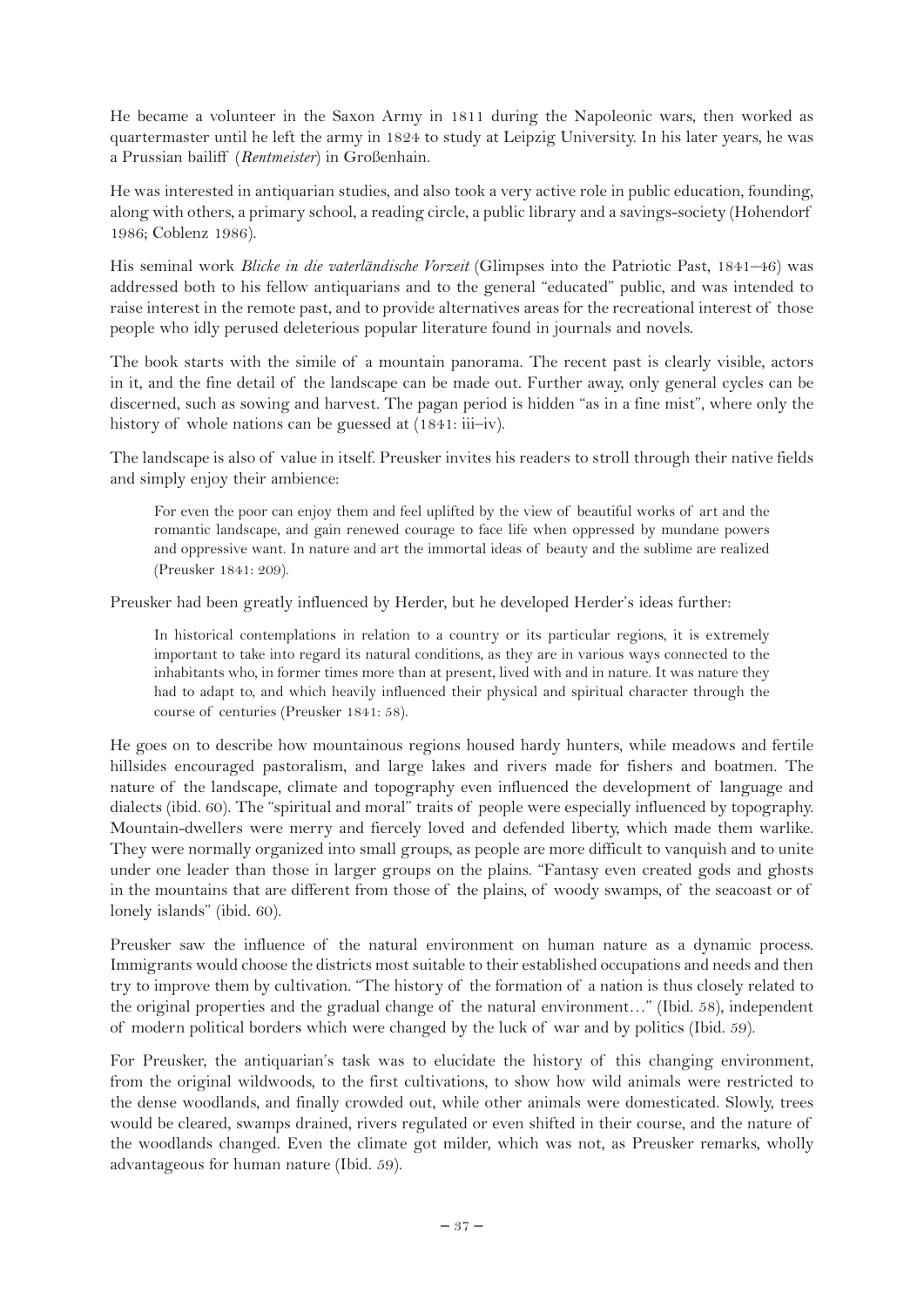

**Figure 2.** Preusker 1842, fig. 2.

In the very first chapter of his book, Preusker described a so-called "sacrificial rock" near Weigsdorf (see Figure 2), in present-day Wigancice Zytawskie in Poland. The site has now been destroyed by open cast mining, but it was almost certainly originally a natural rock-formation. Sacrificial rocks or pagan shrines were very popular in the early and middle nineteenth century and were identified all over Central Europe (Sklenar 1983: 74, cf. Adler 1836; Kefenstein 1846; von Jäthenstein 1836). Preusker introduced the site by describing the possible experiences of a Roman traveller arriving there for celebrations of the solstice. He combines elements from Tacitus with his own historical deductions (distant memories of the Celts who had emigrated to the West) and with descriptions of actual weapons and ornaments found in archaeological sites.

The gods are revered under the naked sky, without any idols, while bards play their harps, and a virgin predicts the future – common fare. Other narrative details seem quite benign to us, but must have been quite politically sensitive at the time, such as: there is a religion common to all the areas settled by Germans, all free Germans bear weapons, they freely elect their leaders – for settlements, shires and tribal areas, and the "warlike final song" of the ceremony praises German unity, German liberty, German honour and German "customs", while the chief priest calls for "unity and noble customs, as is meet for the German nation" (Preusker 1841: 13).

This sounds harmless enough today. But after Napoleon's defeat there was a short period of patriotic enthusiasm that entailed hopes for a united and democratic Germany. These hopes were soon squashed with the political restoration of Europe, which also entailed the ongoing fragmentation of various German states, under Count Metternich, known as "the jailer of Europe". After the murder of August Kotzebue by a nationalist fraternity student, the Carlsbad decrees of 1819 introduced general censorship. All printed matter of less than twenty sheets (normally 320 pages) had to be officially approved before being printed. Any books could be seized and destroyed if they were thought to endanger the dignity of the German Federation, security and public order in individual states, or peace in Germany in general (Ziegler 1983: 8–11). After the July Revolution in France, and political uprisings in some German states such as Saxony, censors were instructed to suppress any news about "unrest" and in 1832 the importation of any printed material of less than 20 sheets had to be officially approved. In 1834, a central censor for the whole German Federation was appointed, which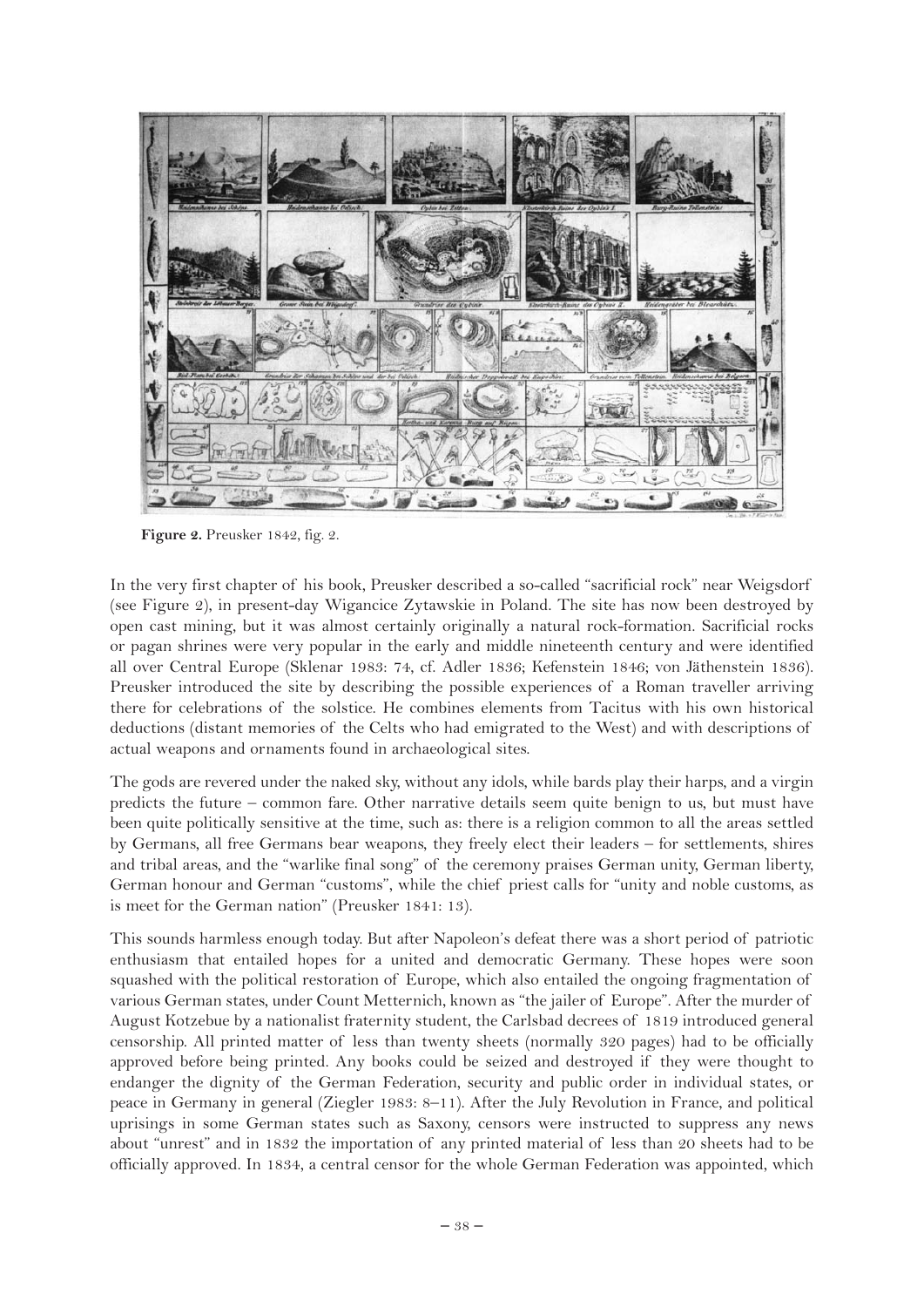guaranteed total control of newspapers (Ziegler 1983; Breuer 1983). While lengthy scholarly studies were not as strictly controlled as periodicals, Metternich was especially distrustful of historians (Jacobeit 1965), and their books were subjected to censorship after publication. Censorship in this case meant that the whole print run of the book would be confiscated, incurring financial ruin for both author and publisher.

At the same time universities were placed under direct government control, and any university teachers "...who, by obvious deviation from their duty, or by exceeding the limits of their functions, or by the abuse of their legitimate influence over youthful minds, or by propagating harmful doctrines hostile to public order or subversive of existing governmental institutions…" were removed and not employed by any other German government ever after.

A number of university teachers were dismissed, but there were no antiquarians among them. The first and only professor of the chair for Germanic antiquities in Breslau, Johann Gustav Gottlieb Büsching died in 1829 (Sommer and Struve 2005). His successor, Hoffmann von Fallersleben (1798–1874), who specialized in Germanic languages, was removed from office in 1842 because of the publication of his anthology of "apolitical poems", which were not apolitical at all, and in 1843 he was evicted from Prussia (Fallersleben 1843; Ziegler 1983: 165 f.).

However the example of the treatment of Heinrich von Kleist's (1777–1811) "Battle of Hermann", which described the defeat of the Roman General Varus by the Cheruscan Arminius in AD 9, in a jingoistic and Francophobic manner, demonstrates that prehistoric subjects were not considered



**Figure 3.** Wagner 1826, The temple at Schlieben.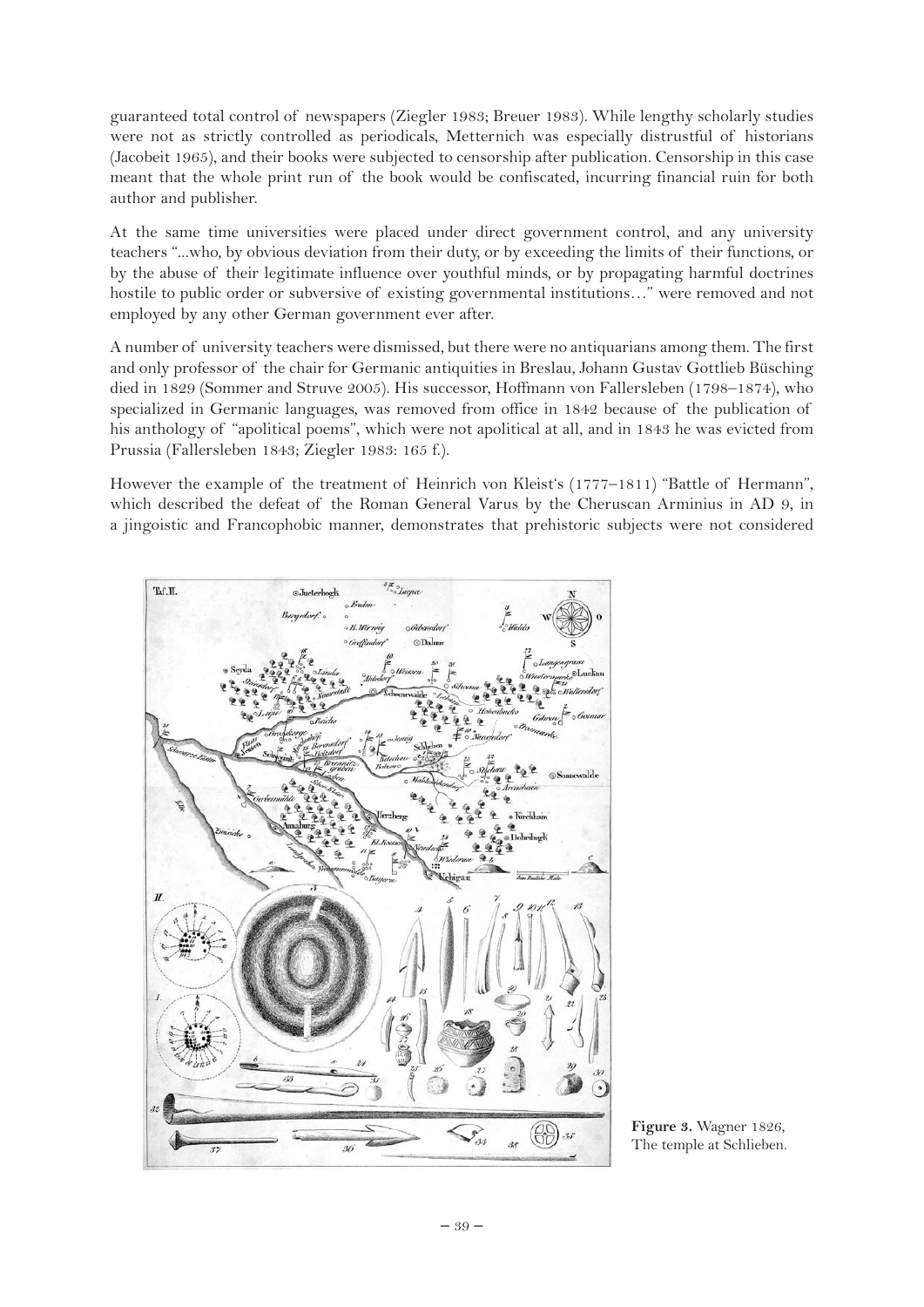harmless. The play was banned in 1811, presumably in the interests of amicable relations with France. Its first, and only, public performance took place in Dresden in 1861, and immediately afterwards it was banned again (Breuer 1983: 151).

#### **Landscape and Politics**

Montesquieu had claimed that freedom had been invented in the Germanic woodlands (Book XI: 3). English authors in turn adopted this claim as evidence that the love of freedom was something inherent in the "Anglo-Saxon Race". Of course, Montesquieu's freedom was not democracy or the political freedom of the Third Estate, but rather the freedom of the aristocracy to hold their own against the king – thus to more effectively to exploit their peasants (cf. Thom 1996 on the dispute between the "Thèse Royale" of Abbé Dubos and the "Thèse Nobilitaire" of Count Boulainvilliers). However, the 'topos' ( or literary theme or formula) of the "freedom of the woods" became popular both in England and Germany (Schama 1996: 135–184), although Karl Marx inquired in 1844, in his famous 'Critique of Hegel's Philosophy of Law' (MEW 1: 380): just what was the difference between this celebrated Germanic freedom and the freedom of a wild boar?

After 1819 the political climate made it impossible to openly lobby for democracy, German unity or a free press. Even the discussion of ancient Germanic institutions was seen as (and often intended as) a political statement, and was accordingly suppressed. Both historical societies and historians in general were placed under strict censorship and police-control, and were even systematically spied on. But, as we know now from more contemporary politically oppressive contexts, there are ways to circumnavigate such censorship and surveillance. The general public can become adept at decoding hidden meanings, at recognizing metaphors and innocuous descriptions as criticisms, or calls for action (e. g. Brohm 2005). Without primary sources, it is impossible to decide whether every antiquarian description of a sacrificial stone, a temple under the open sky (Wagner 1828: Figure 3), an enclosure on a mountaintop, or in the deep, dark, wildwoods, contained political messages. They certainly had political connotations for their contemporary readers. Landscape was not yet something to be mapped, but something to be experienced.

#### **References**

- Adams, F. (ed) 1881. *On airs, waters, and places, by Hippocrates*. London: Wyman. (http://classics.mit.edu/ Hippocrates/airwatpl.html)
- Adler, 1836. *Grabhügel und Opferplätze der Heiden im Orlagau und in den schaurigen Thälern des Sorbitzbaches*. Saalfeld: Constantin Niese. (http://oraweb.swkk.de/digimo\_online/digimo.Digitalisat\_anzeigen?p\_id  $=1745$ &p\_konvolut=)
- Benario, H. W. 2004. Arminius into Hermann, History into Legend. *Greece and Rome* 51, 1: 83–94.
- Böttiger, C. W. 1836. *Kurzgefaßte Geschichte des Kurstaates und Königreiches Sachsen für Schule und Haus*. Meißen: Klinkicht.
- Breuer, D. 1982. *Geschichte der literarischen Zensur in Deutschland*. Heidelberg: UTB.
- Brohm H. 2005. 'Zwischen den Zeilen'. Zur Ästhetik der literarischen Kommunikation in der DDR unter den Bedingungen der Zensur. In G. M. Rösch (ed) *Codes, Geheimtext und Verschlüsselung. Geschichte und Gegenwart einer Kulturpraxis*, pp. 127–140. Tübingen: attempto.
- Coblenz, W. 1986. Karl Preusker als Heimat und Altertumsforscher. In Rat der Stadt Großenhain (ed) *Karl Benjamin Preusker (1786–1871), ein Heimatforscher und Volksbildungsfreund*, pp. 50–70. VEB Guttenbergdruck: Großenhain.
- Goodey, B. 1986. Spotting, squatting, sitting or setting: some public images of landscapes. In E. Penning-Rowsell and D. Lowenthal (eds) *Landscape Meanings and Values*, pp. 82–101. London: Allen and Unwin.
- Heise, B. W. 1998. Visions of the World: Geography and Maps During the Baroque Age, 1550–1750. Ann Arbor: University of Michigan dissertation services.
- von Jäthenstein, K. 1836. Böhmische Opferplätze, Gräber und Alterthümer Prag.